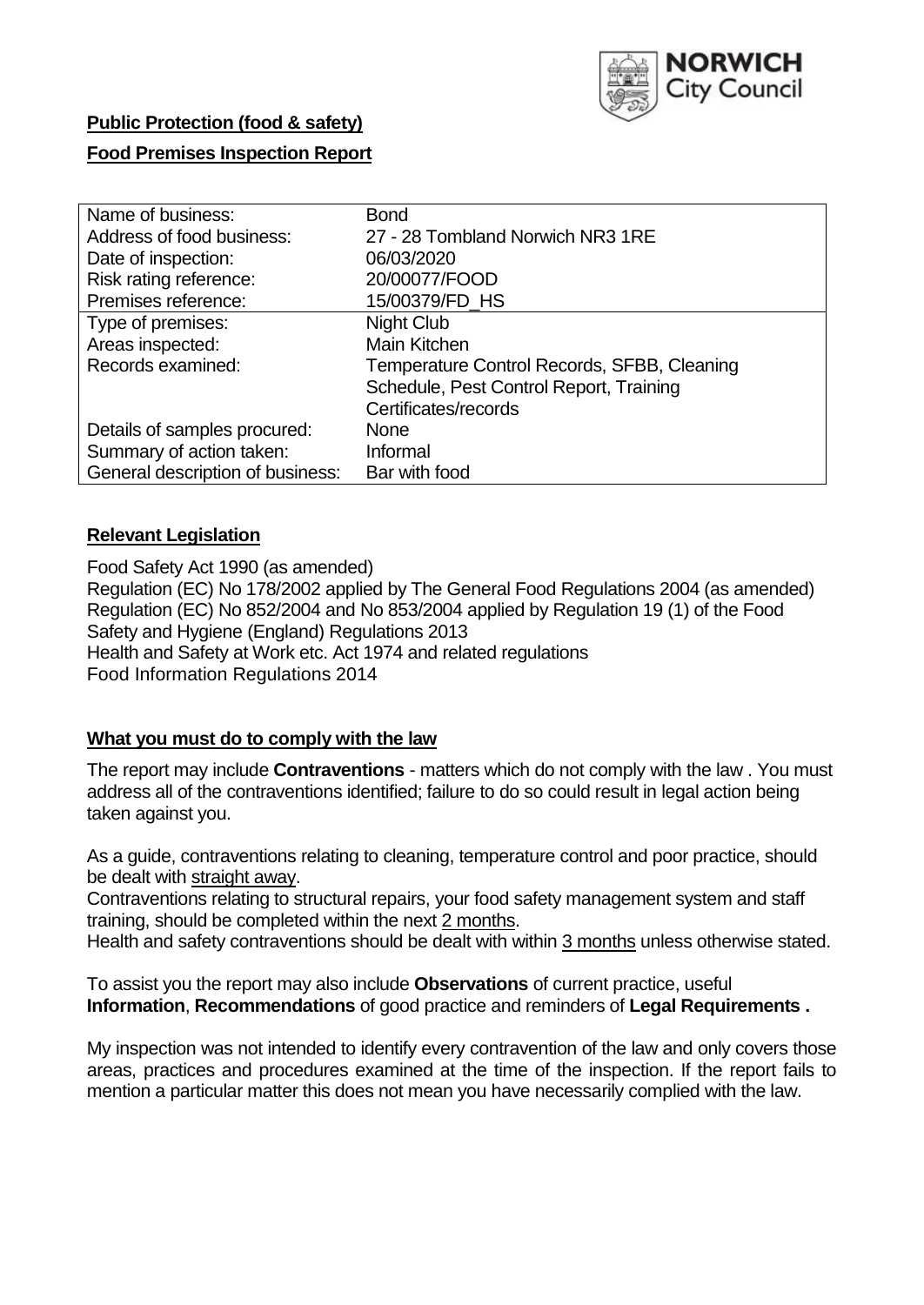# **FOOD SAFETY**

#### **How we calculate your Food Hygiene Rating:**

The food safety section has been divided into the three areas which you are scored against for the hygiene rating: 1. food hygiene and safety procedures, 2. structural requirements and 3. confidence in management/control procedures. Each section begins with a summary of what was observed and the score you have been given. Details of how these scores combine to produce your overall food hygiene rating are shown in the table.

| <b>Compliance Area</b>                     |          |    |                | <b>You Score</b> |                |    |           |    |          |  |  |
|--------------------------------------------|----------|----|----------------|------------------|----------------|----|-----------|----|----------|--|--|
| Food Hygiene and Safety                    |          |    |                | $\Omega$         | 5.             | 10 | 15        | 20 | 25       |  |  |
| <b>Structure and Cleaning</b>              |          |    |                | $\Omega$         | 5              | 10 | 15        | 20 | 25       |  |  |
| Confidence in management & control systems |          |    | $\overline{0}$ | 5                | 10             | 15 | 20        | 30 |          |  |  |
|                                            |          |    |                |                  |                |    |           |    |          |  |  |
| <b>Your Total score</b>                    | $0 - 15$ | 20 | $25 - 30$      |                  | $35 - 40$      |    | $45 - 50$ |    | > 50     |  |  |
| <b>Your Worst score</b>                    | 5        | 10 | 10             |                  | 15             |    | 20        |    |          |  |  |
|                                            |          |    |                |                  |                |    |           |    |          |  |  |
| <b>Your Rating is</b>                      | 5        |    |                | 3                | $\overline{2}$ |    |           |    | $\Omega$ |  |  |

Your Food Hygiene Rating is 4 - a good standard



# **1. Food Hygiene and Safety**

Food hygiene standards are generally satisfactory and maintained. There is evidence of some non-compliance with legal requirements. Some lapses are evident however generally you have satisfactory food handling practices and procedures and adequate control measures to prevent cross-contamination are in place. The contraventions require your attention; although not critical to food safety they may become so if not addressed. **(Score 10)**

#### Contamination risks

**Contravention** The following exposed food to the general risk of cross-contamination with bacteria or allergens or its physical contamination with dirt, foreign objects or chemicals:

damaged equipment is in use that could shed broken particles

**Contravention** The following equipment is too complex to disinfect and presents a cross-contamination risk when used for both raw and ready-to-eat foods:

• cling film dispenser (see cleaning)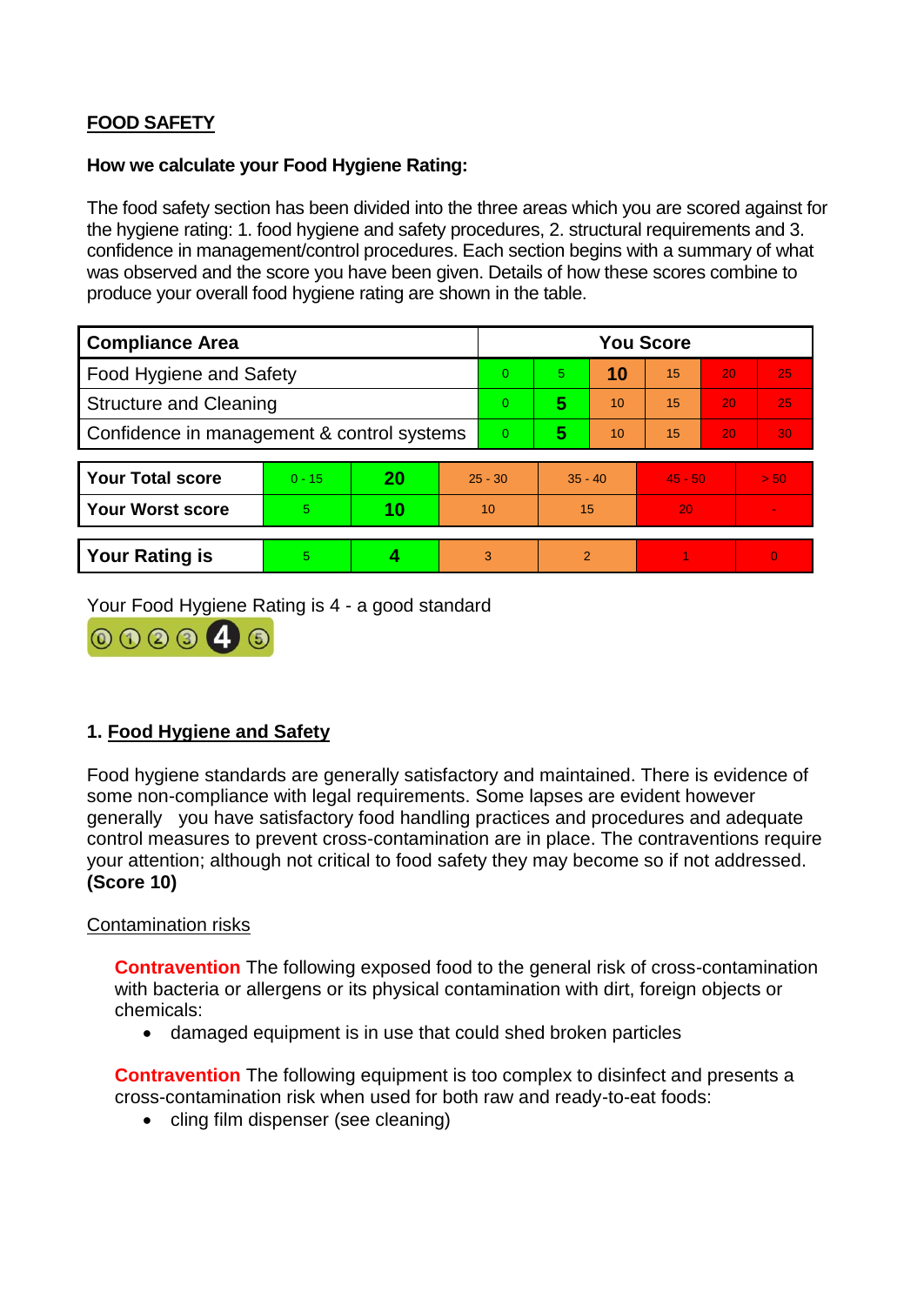**Legal requirement** Where you cannot demonstrate effective disinfection of equipment and utensils used for both raw and ready-to-eat foods, either by heat or an adequate dishwasher cycle, you must provide separate equipment and utensils must be provided. Such equipment should be easily identifiable (e.g. colour coded) and must be stored and washed separately.

**Contravention** You could not demonstrate effective heat disinfection of the following food equipment and utensils used for handling both raw and ready-to-eat foods:

• food storage containers

**Contravention** You had not protected the articles and/or the equipment you use for ready-to-eat food from the contamination risk posed by raw food or its packaging.:

• raw meat chopping board touching ready-to-eat chopping board

**Legal Requirement** At all stages of production, processing and distribution, food must be protected from any contamination likely to render it unfit for human consumption, injurious to health or contaminated in such a way that it would be unreasonable to expect it to be consumed in that state.

#### Personal Hygiene

**Contravention** The following are examples of poor personal hygiene or where it was made difficult for food handlers to maintain sufficiently high standards of personal cleanliness:

• food handler was not wearing suitable protective clothing

**Recommendation** Provide a white tunic or apron when preparing food which can cover everyday clothing or clothing used for other work activities.

#### **2. Structure and Cleaning**

The structure facilities and standard of cleaning and maintenance are all of a good standard and only minor repairs and/or improvements are required. Pest control and waste disposal provisions are adequate. The minor contraventions require your attention. **(Score 5)**

#### Cleaning of Structure

**Observation** The kitchen had been well maintained and the standard of cleaning was good.

#### Cleaning of Equipment and Food Contact Surfaces

**Contravention** The following equipment is too complex to disinfect and must not be used for both raw and ready-to-eat foods: